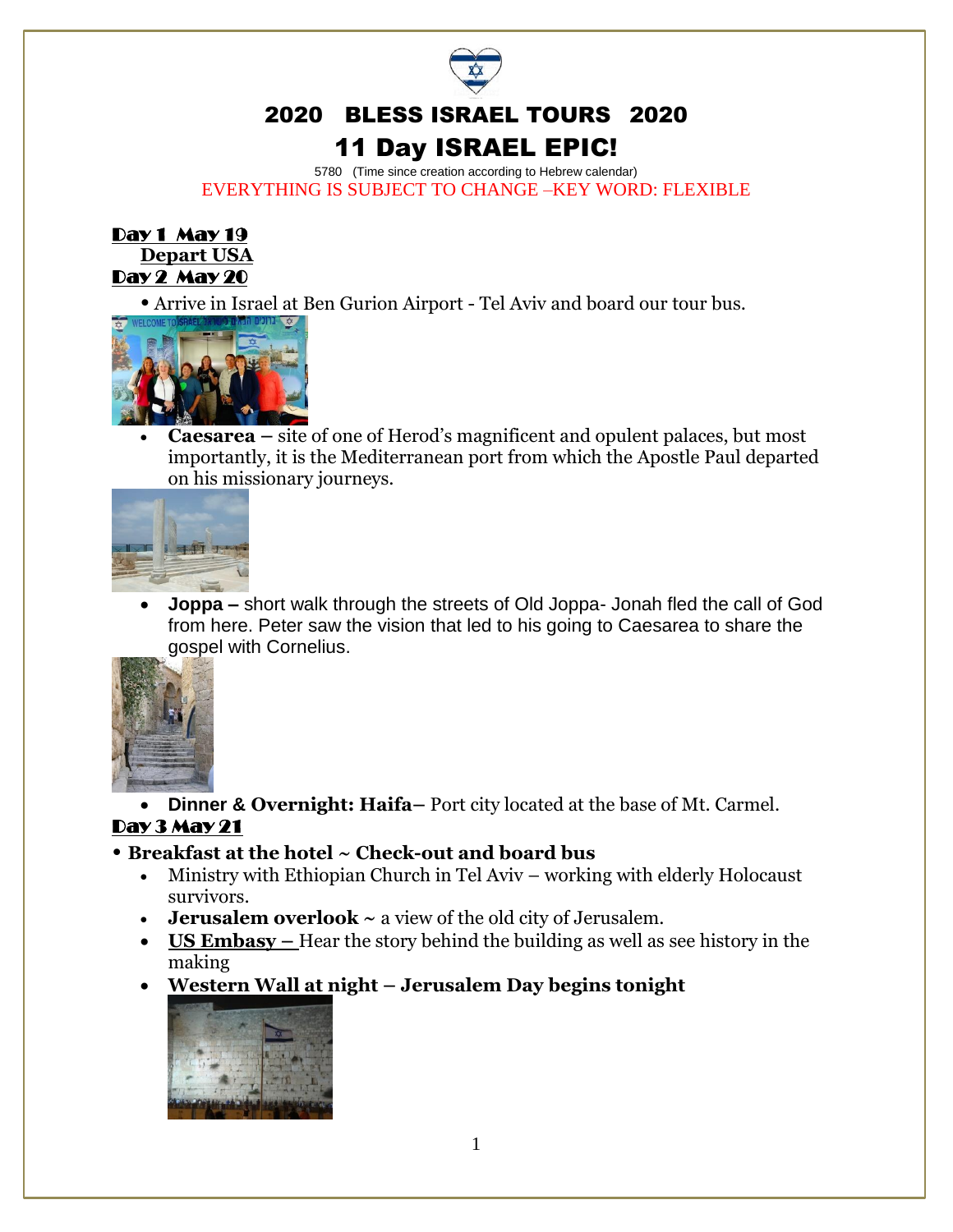

## 11 Day ISRAEL EPIC!

5780 (Time since creation according to Hebrew calendar) EVERYTHING IS SUBJECT TO CHANGE –KEY WORD: FLEXIBLE

#### • **Overnight & dinner Jerusalem**

#### Day 4 May 22

#### • **Breakfast ~ board bus**

**JERUSALEM DAY!!** 1967 – end of Jerusalem being "trampled under foot by the gentiles"! **CELEBRATE!!** 



• **Mt. of Olives** - The first stop will be the Mt. of Olives where Jesus ascended into heaven. Take a moment to reflect back to that day and time while your eyes gaze upon the panoramic view of the Holy City. The presence of God is all about, cast your eyes toward the Eastern Gate, and envision the triumphant return of our Lord in all His glory.

• **Garden of Gethsemane** - Pray among the olive trees as the Lord did nearly 2,000 years ago. What an impact this very night has had on the world when the Son of God submitted to the will of his Father.



- **Pool of Bethesda**
- **St. Ann's Church**
- **Overnight & dinner Jerusalem**

#### Day 5 May 23

- **Breakfast ~ board bus**
- **Garden Tomb**

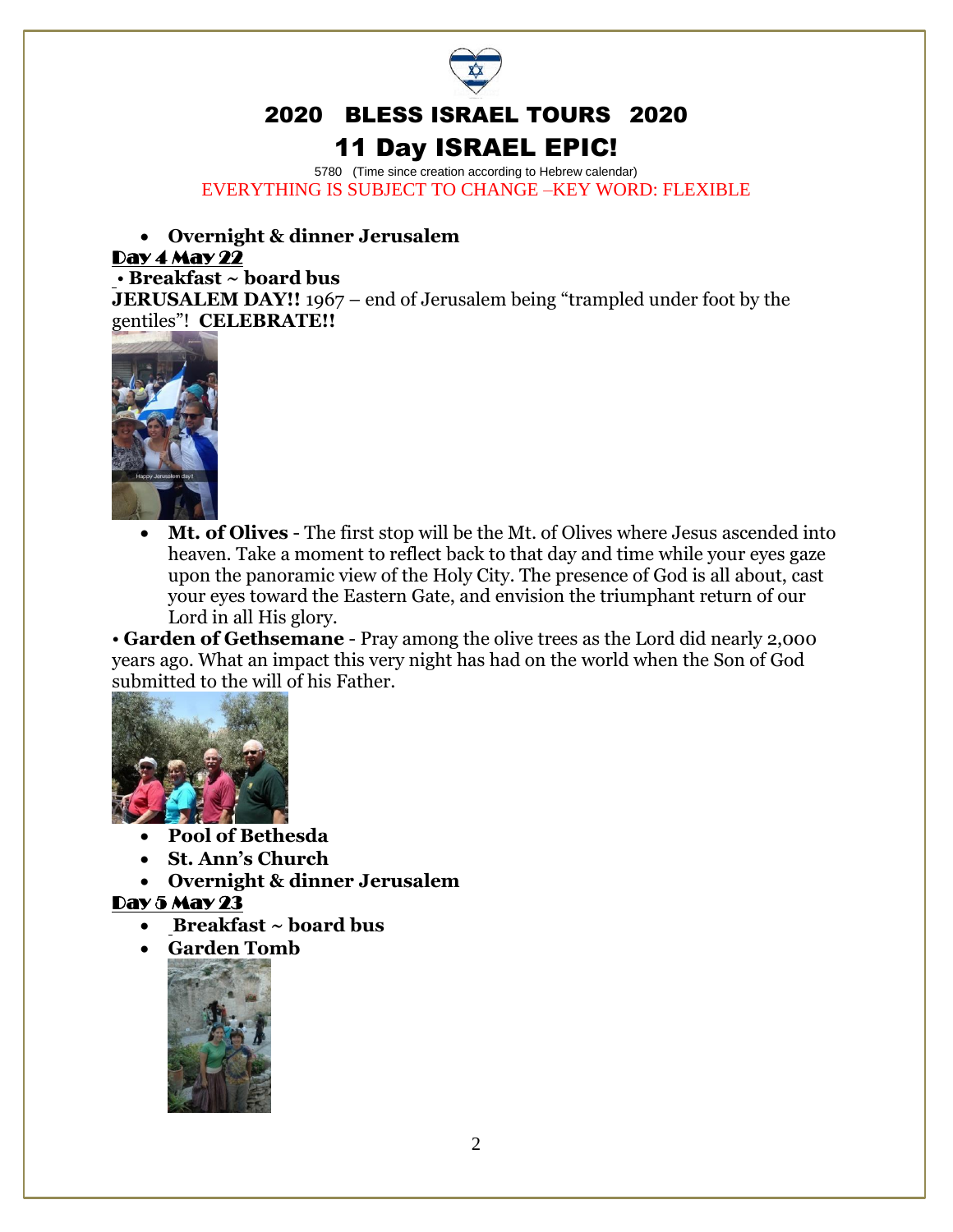

# 11 Day ISRAEL EPIC!

5780 (Time since creation according to Hebrew calendar) EVERYTHING IS SUBJECT TO CHANGE –KEY WORD: FLEXIBLE

- **Worship service with Messianic congregation**
- **Bethlehem – birthplace of Jesus**



• **Samaria – Shiloh** 



• **Overnight & dinner Jerusalem**

#### Day 6 May 24

#### • **Breakfast at the hotel ~ Check-out and board bus**

- **Valley of Elah**
- **Be'er Sheva –**Where Abraham lived and dug 7 wells.



• **Archeological Dig at Bet-Govin National ~** The people who lived at Beit Govrin thousands of years ago left behind plentiful testimony to their existence both above and below ground. Among the sites are a Roman amphitheater and Beit Govrin [National Park](http://www.goisrael.com/Tourism_Eng/Articles/Attractions/Pages/National%20Parks%20and%20Nature%20Reserves.aspx) ,Tel Mareshah, which was fortified by Solomon's son Rehoboam (2 Chron. 11:8).



• **Overnight & dinner at Kfar Hanokdim**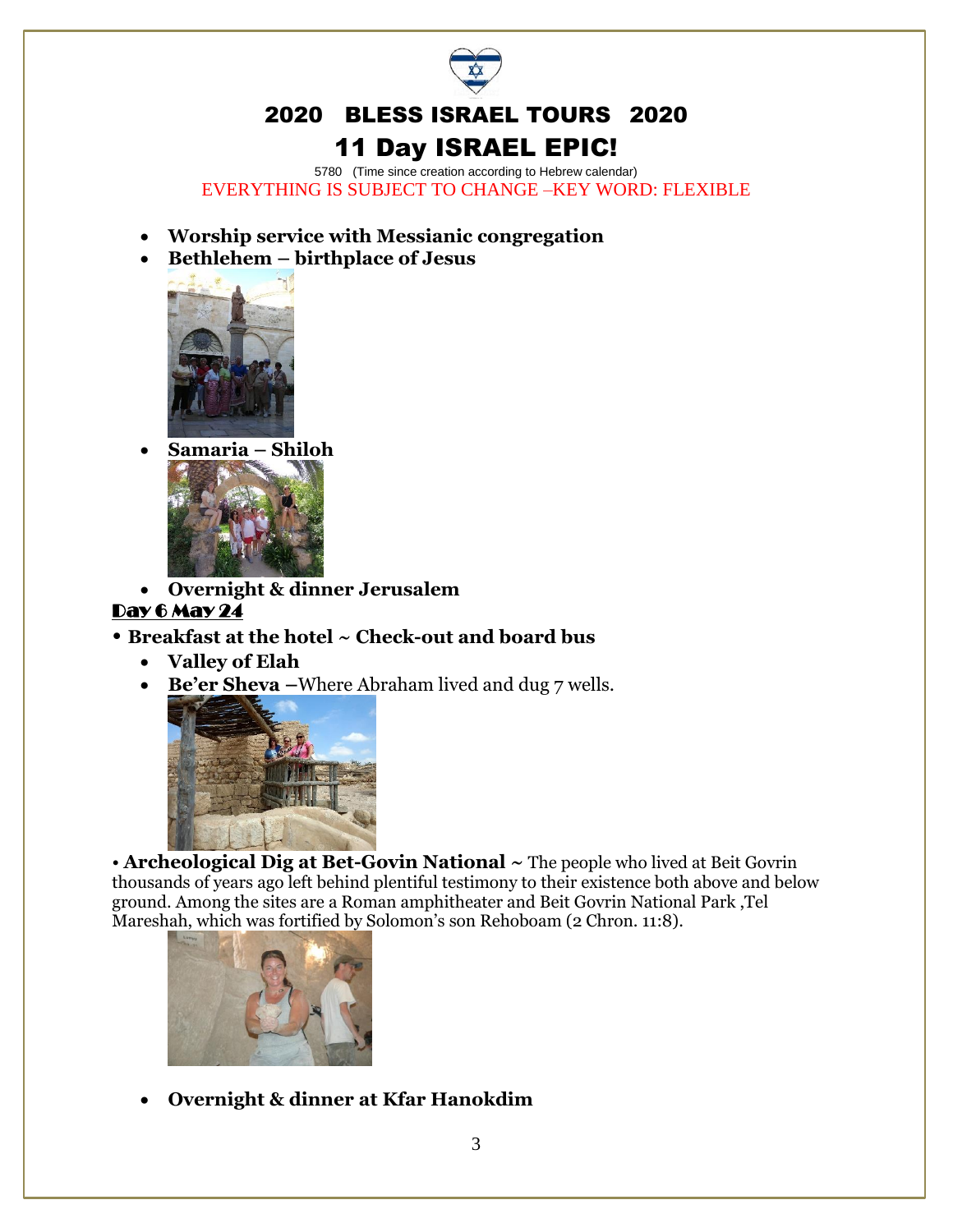

### 2020 BLESS ISRAEL TOURS 2020 11 Day ISRAEL EPIC!

5780 (Time since creation according to Hebrew calendar) EVERYTHING IS SUBJECT TO CHANGE –KEY WORD: FLEXIBLE



#### Day 7 May 25

#### • **Breakfast ~ Check-out and board bus**

• **Dead Sea** - The warm waters of the Dead Sea with the salt content 28 - 30 times stronger than any ocean is said to offer many medicinal remedies. Jump in and see if you can sink.



• **Qumran** - This area is the location of the caves where the Dead Sea Scrolls were found by a young shepherd boy. Legend has it John the Baptist once studied here with the Essences.



• **En Gedi** - was a source of renewal and strength for David and his men as they fled King Saul. David would replenish in the Living Waters of En Gedi as we replenish in the Living Waters of God's Word. As a deer panteth after the water brooks, so my soul panteth after thee, my God. (Psalms 42:2)

**• Jericho –** Oldest city in the world/ cable car to Mt. of Temptation

- **Old Road from Jericho to Jerusalem**
- **Baptismal site** Experience baptism in the Jordan River, located at the southern tip of the Sea of Galilee (if you want to be baptized, you may rent/buy a gown here/ with the rental comes a certificate).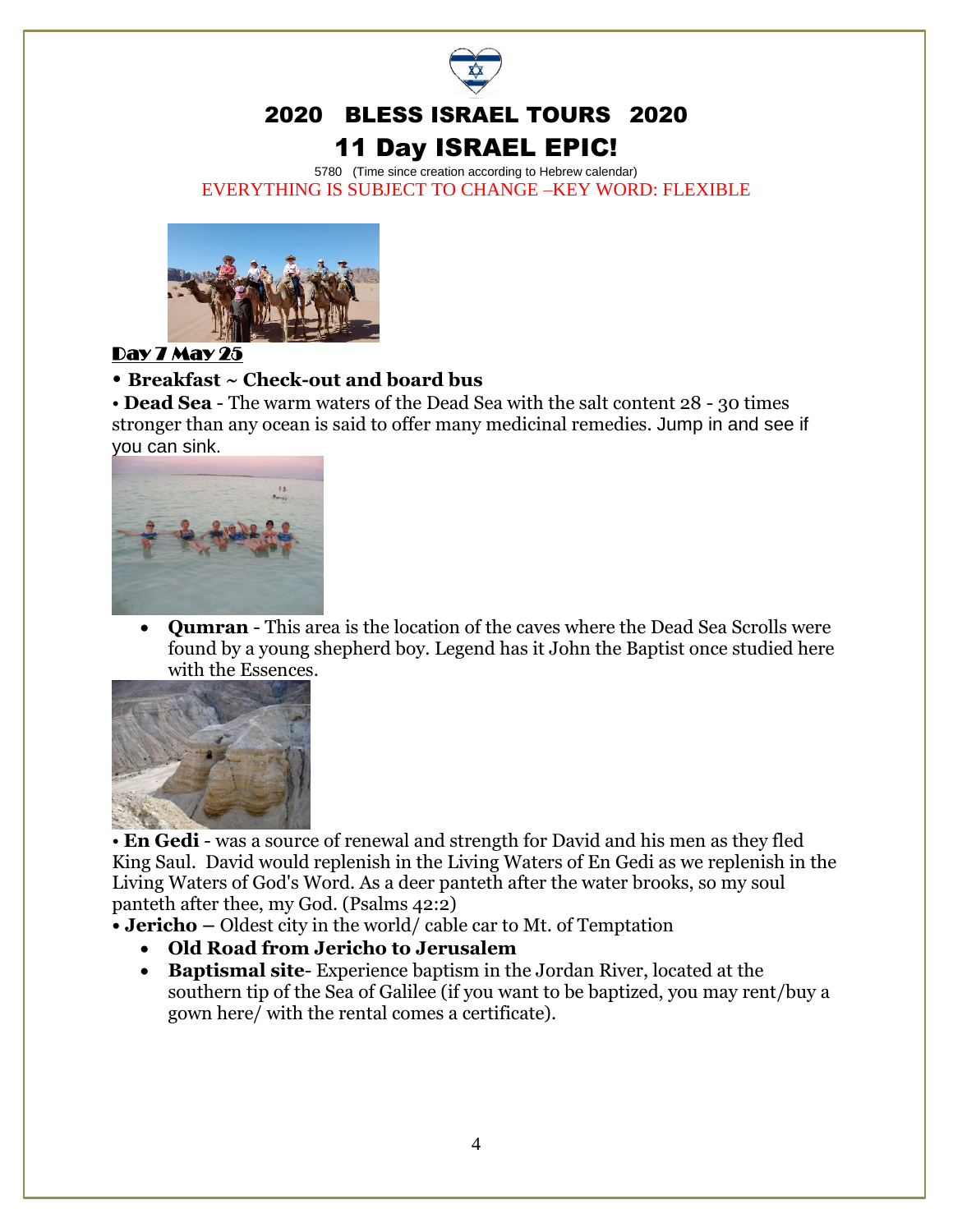

### 2020 BLESS ISRAEL TOURS 2020 11 Day ISRAEL EPIC!

5780 (Time since creation according to Hebrew calendar) EVERYTHING IS SUBJECT TO CHANGE –KEY WORD: FLEXIBLE



• **Overnight & dinner in Galilee**

#### Day 8 May 26

- **Breakfast ~ board bus**
- **Sail across the beautiful Sea of Galilee**
- **Jesus Boat" Museum/** Yigal Alon Museum



- **Mt. of Beatitudes**
- **Capernaum** The fishing village which served as home during Jesus' Galilee ministry



• Lunch at **St. Peter's Fish** Restaurant ~ You'll have the opportunity to enjoy fish caught in the Sea of Galilee earlier in the morning (not part of trip package).



- **New Museum: Magdala**
- **Dinner & Overnight in Galilee**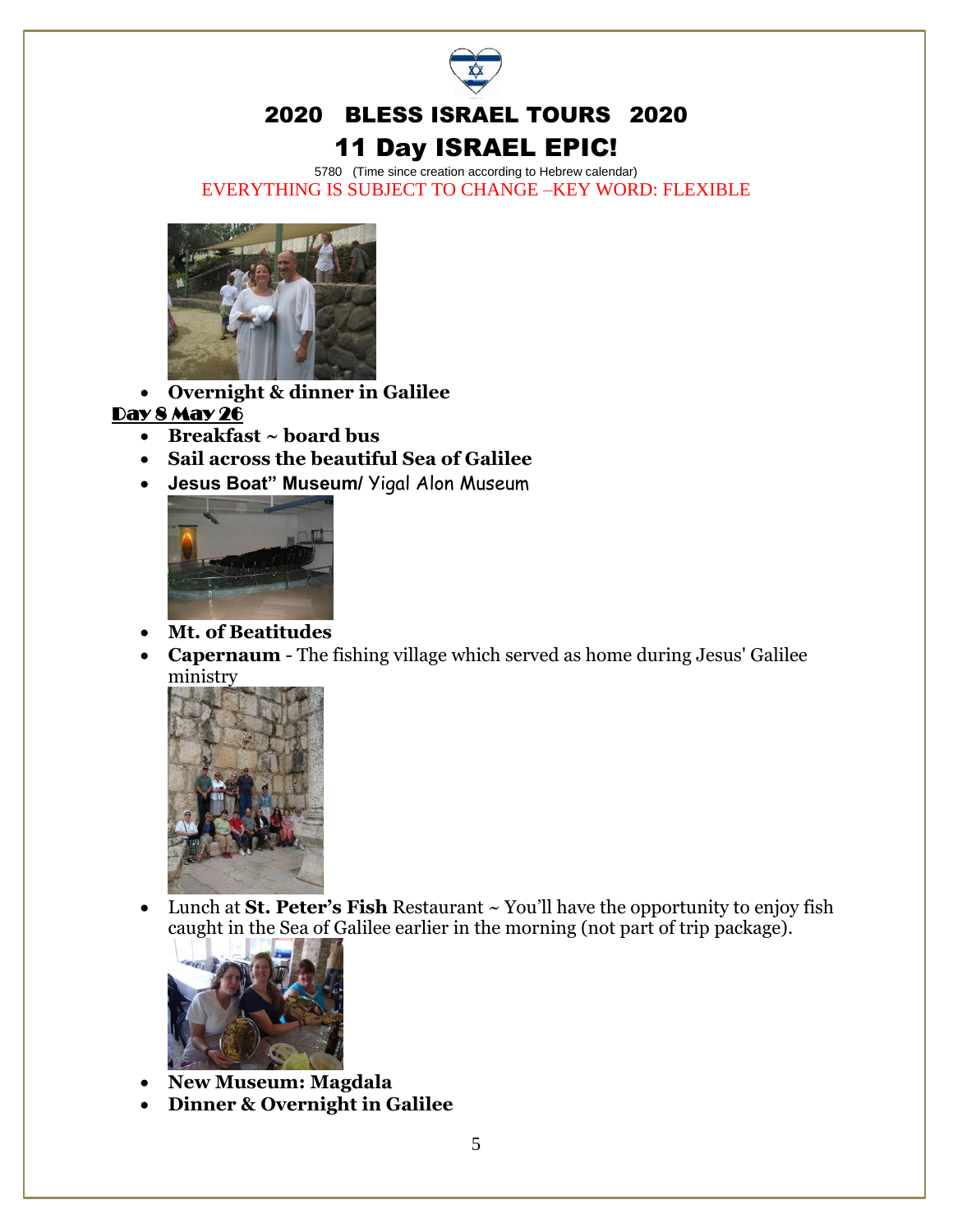

# 11 Day ISRAEL EPIC!

5780 (Time since creation according to Hebrew calendar) EVERYTHING IS SUBJECT TO CHANGE –KEY WORD: FLEXIBLE

#### Day 9 May 27

- **Breakfast ~ Check-out and board bus**
- **Kibbutz in Tiberias**
- **Nazareth Village**



• **Mt. of Precipice**



- **Tel Megiddo**
- **Overnight & dinner Jerusalem**

#### Day 10 May 28

- **Breakfast ~ Check-out and board bus**
- **City of David -** The story of the City of David began over 3,000 years ago, when King David left the city of Hebron for a small hilltop city known as Jerusalem, a tour through the City of David brings visitors face to face with the personalities and places of the Bible. This is the only place on earth where the only guidebook needed is the Bible itself.



- **Hezekiah's Tunnel ~** Built during the time of King Hezekiah**.** Walk through, exiting at
- **Pool of Siloam ~** Site of healing of blind man.